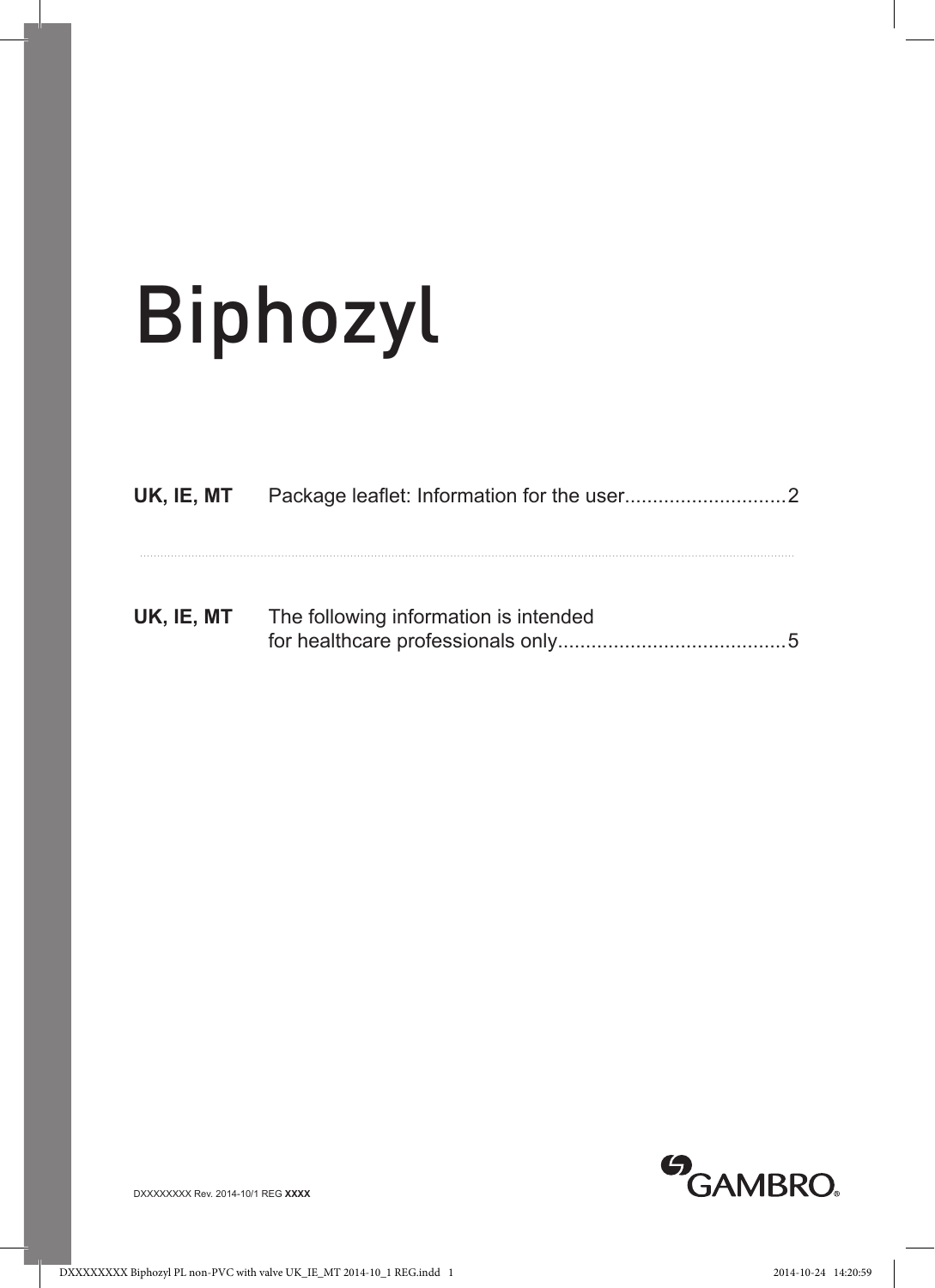#### **Biphozyl Solution for haemodialysis / haemofiltration**

Magnesium chloride hexahydrate, Sodium chloride, Sodium hydrogen carbonate, Potassium chloride, Disodium phosphate dihydrate

# **Read all of this leaflet carefully before you start using this medicine because it contains important information for you.**

- Keep this leaflet. You may need to read it again.
- If you have any further questions, ask your doctor, pharmacist or nurse.
- If you get any side effects, talk to your doctor, pharmacist or nurse. This includes any possible side effects not listed in this leaflet. See section 4.

# **What is in this leaflet**

- 1. What Biphozyl is and what it is used for
- 2. What you need to know before you use Biphozyl
- 3. How to use Biphozyl
- 4. Possible side effects
- 5. How to store Biphozyl
- 6. Contents of the pack and other information

# **1. What Biphozyl is and what it is used for**

This medicine is a solution for dialysis treatment (haemofiltration, haemodialysis and haemodiafiltration) which is used to remove waste products from the blood when the kidneys are not functioning. This medicine is used in hospitals during intensive care treatment using Continuous Renal Replacement Therapy (CRRT). This medicine is particularly used to treat critically ill patients with acute kidney injury having:

- a normal concentration of potassium (normal kalaemia) in the blood
- a normal pH in the blood
- a normal or low concentration of phosphate (normal or hypophosphataemia) in the blood
- a high concentration of calcium (hypercalcaemia) in the blood

# **2. What you need to know before you use Biphozyl**

# **Do not use Biphozyl in case of:**

- allergy to one of the active substances or any of the other ingredients (listed in section 6)
- a low concentration of calcium (hypocalcaemia) in the blood
- a high concentration of potassium (hyperkalaemia) in the blood
- a high concentration of phosphate (hyperphosphataemia) in the blood

# **Warnings and precautions**

# **Warnings**

Talk to your doctor, pharmacist or nurse before using Biphozyl.

Use only if the solution is clear and free from visible particles.

The instructions for use must be strictly followed.

The solutions in the two compartments must be mixed before use.

Use only with a dialysis machine for CRRT.

Use only if the overwrap and solution bag are undamaged. All seals must be intact. Use of a contaminated solution may cause sepsis and shock.

Incorrect use of the access ports or other restrictions to fluid flow might lead to incorrect patient weight loss and may result in machine alarms. Continuing treatment without resolving the originating cause may result in patient injury or death.

# **Precautions**

This medicine is calcium free and could cause hypocalcaemia. Infusion of calcium might be necessary.

If heating of the solution to body temperature (+37°C) is necessary the procedure must be carefully controlled. It should be verified that the solution is clear and without particles prior to administration. If not, discard the solution.

Your doctor will closely monitor your haemodynamic status, fluid balance, electrolyte and acid-base balance throughout the procedure.

This medicine has a hydrogen carbonate content at the lower end of the normal concentration range in the blood. This is appropriate when using citrate anticoagulation, as citrate is metabolized to hydrogen carbonate, or when normal pH values have been restored. Assessment of buffer needs, through repeated blood pH measurement and review of the overall therapy, is mandatory. A solution with higher hydrogen carbonate content may be required.

In case of abnormally high volume of fluid in the body (hypervolaemia), the net ultrafiltration rate prescribed for the CRRT device can be increased and/or the rate of administration of solutions other than replacement fluid and/or dialysate can be reduced.

In case of abnormally low volume of fluid in the body (hypovolaemia), the net ultrafiltration rate prescribed for the CRRT device can be reduced and/or the rate of administration of solutions other than replacement fluid and/or dialysate can be increased.

# **Children**

No specific adverse effect on children is expected when using this medicine.

# **Older people**

No specific adverse effect on older people is expected when using this medicine.

# **Other medicines and Biphozyl**

Tell your doctor, pharmacist or nurse if you are taking, have recently taken or might take any other medicines including medicines obtained without a prescription. This is because the concentration of other medicines may be reduced during dialysis treatment. Your doctor will decide if any changes in the dosage of your medicines should be made.

# **Pregnancy, breast-feeding and fertility**

Pregnancy and breast-feeding: There is no documented clinical data on the use of this medicine during pregnancy and lactation. This medicine should only be administered to pregnant and lactating women if clearly needed.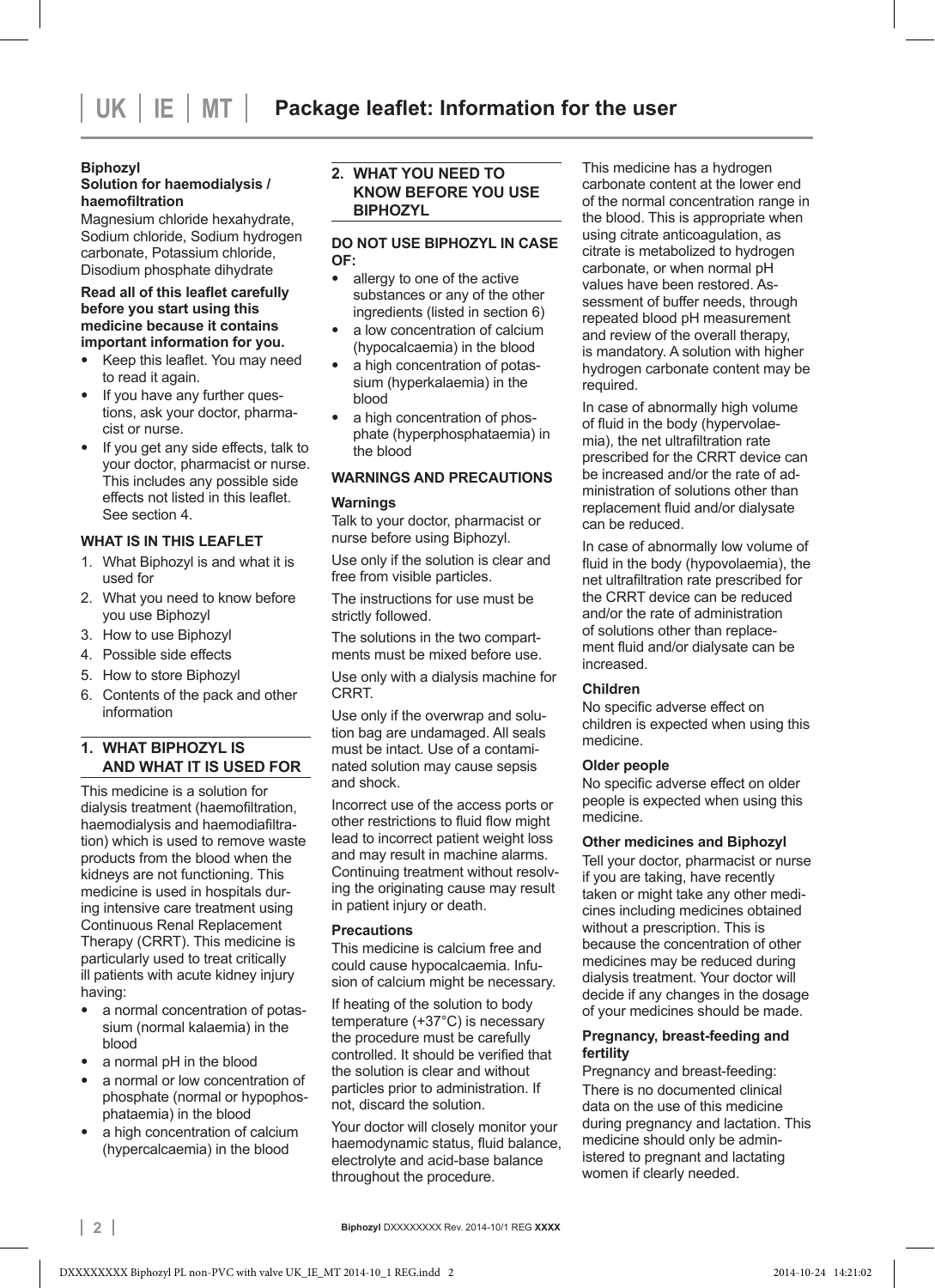#### Fertility:

No effects on fertility are anticipated, since sodium, potassium, magnesium, chloride, hydrogen phosphate and hydrogen carbonate are normal constituents of the body.

# **Driving and using machines**

This medicine is not known to affect your ability to drive or use machines.

# **3. How to use Biphozyl**

For intravenous use and use in haemodialysis. This medicine is to be used in hospitals and administered by medical professionals only. The volume used, and therefore the dose of this medicine, will depend on your condition. The dose volume will be determined by your doctor.

Always use this medicine exactly as your doctor, pharmacist or nurse has told you. Check with your doctor, pharmacist or nurse if you are not sure.

It is the responsibility of the physician to determine the compatibility of an additive medication with this medicine by checking for possible colour change and/or possible precipitation. Before adding a medication, verify if it is soluble and stable in this medicine.

# **Posology**

The range of flow rates when used as replacement solution in haemofiltration and haemodiafiltration are: Adult and

| adolescents: | $500 - 3000$ ml/h |
|--------------|-------------------|
| Children:    | $15 - 35$ ml/kg/h |

The range of flow rates when used as dialysis fluid (dialysate) in continuous haemodialysis and continuous haemodiafiltration are: Adult and

| adolescents: | $500 - 2500$ ml/h |
|--------------|-------------------|
| Children:    | 15 – 30 ml/kg/h   |

# **Instructions for use**

This medicine will be given to you in a hospital. Your doctor will know how to use it.

For instructions for use see the end of this leaflet.

# **If you use more of Biphozyl than you should**

Contact your doctor or nurse immediately if you have taken more of this medicine than recommended in this package leaflet or than prescribed by your doctor and you feel uncomfortable.

The symptoms of overdose are tiredness, oedema or shortness of breath.

# **4. Possible side effects**

Like all medicines, this medicine can cause side effects, although not everybody gets them. Your blood tests and clinical condition will be regularly monitored by a doctor or nurse in order to find possible side effects. Use of this solution could cause:

• Changes of levels of salts in the blood (electrolyte imbalances) such as: low calcium level (hypocalcaemia), high potassium level (hyperkalaemia) and high phosphate level (hyperphosphataemia)

There are also some side effects which can be caused by the dialysis treatment, such as:

- Abnormally high (hypervolaemia) or low volume (hypovolaemia) of fluid in the body
- Decreased blood pressure
- Nausea, vomiting
- **Cramps**

# **Reporting of side effects**

If you get any side effects, talk to your doctor, pharmacist or nurse. This includes any possible side effects not listed in this leaflet.

You can also report side effects directly:

#### **United Kingdom:**

Via the Yellow Card Scheme at: www.mhra.gov.uk/yellowcard

#### **Republic of Ireland:**

Via HPRA Pharmacovigilance, Earlsfort Terrace, IRL - Dublin 2; Tel: +353 1 6764971; Fax: +353 1 6762517; Website: www.hpra.ie; E-mail: medsafety@hpra.ie

#### **Malta:**

Via The Medicines Authority, Post-Licensing Directorate, 203, Level 3, Rue D'Argens, GZR 1368 Gzira Website: www.medicinesauthority.gov.mt

Email:

postlicensing.medicinesauthority@ gov.mt

By reporting side effects you can help provide more information on the safety of this medicine.

# **5. How to store Biphozyl**

Keep this medicine out of the sight and reach of children.

Do not use this medicine after the expiry date which is stated on the label and the packaging. The expiry date refers to the last day of that month.

This medicinal product does not require any special storage conditions. Do not freeze.

Chemical and physical in-use stability of the reconstituted solution has been demonstrated for 24 hours at +22°C. If not used immediately, in-use storage times and conditions prior to use are the responsibility of the user and should not be longer than 24 hours including the duration of the treatment.

This medicine is for single use only. Any unused solution must be discarded.

The solution can be disposed of via wastewater without harming the environment.

Do not use this medicine if you notice damage to the product or visible particles in the solution. All seals must be intact.

# **6. Contents of the pack and other information**

# **What Biphozyl contains**

#### **Before reconstitution**

| In the small compartment A (250 ml):<br>Magnesium chloride |             |  |  |
|------------------------------------------------------------|-------------|--|--|
| hexahydrate                                                | $3.05$ g/l  |  |  |
| In the large compartment B (4750 ml):                      |             |  |  |
| Sodium chloride                                            | $7.01$ g/l  |  |  |
| Sodium hydrogen                                            |             |  |  |
| carbonate                                                  | $2.12$ g/l  |  |  |
| Potassium chloride                                         | $0.314$ g/l |  |  |
| Disodium phosphate                                         |             |  |  |
| dihydrate                                                  | $0.187$ q/l |  |  |
| After reconstitution                                       |             |  |  |

The reconstituted solution, A+B: Active substances

|                                                     | mmol/l | mEg/l |
|-----------------------------------------------------|--------|-------|
| Sodium. Na <sup>+</sup>                             | 140    | 140   |
| Potassium. K <sup>+</sup>                           | 4      | 4     |
| Magnesium, Mg <sup>2+</sup>                         | 0.75   | 1.5   |
| Chloride. Cl <sup>-</sup>                           | 122    | 122   |
| Hydrogen phosphate,<br>HPO <sub>2</sub>             | 1      | 2     |
| Hydrogen carbonate,<br>HCO <sub>3</sub>             | 22     | 22    |
| Theoretical osmolarity: 290 mOsm/l<br>pH: 7.0 - 8.0 |        |       |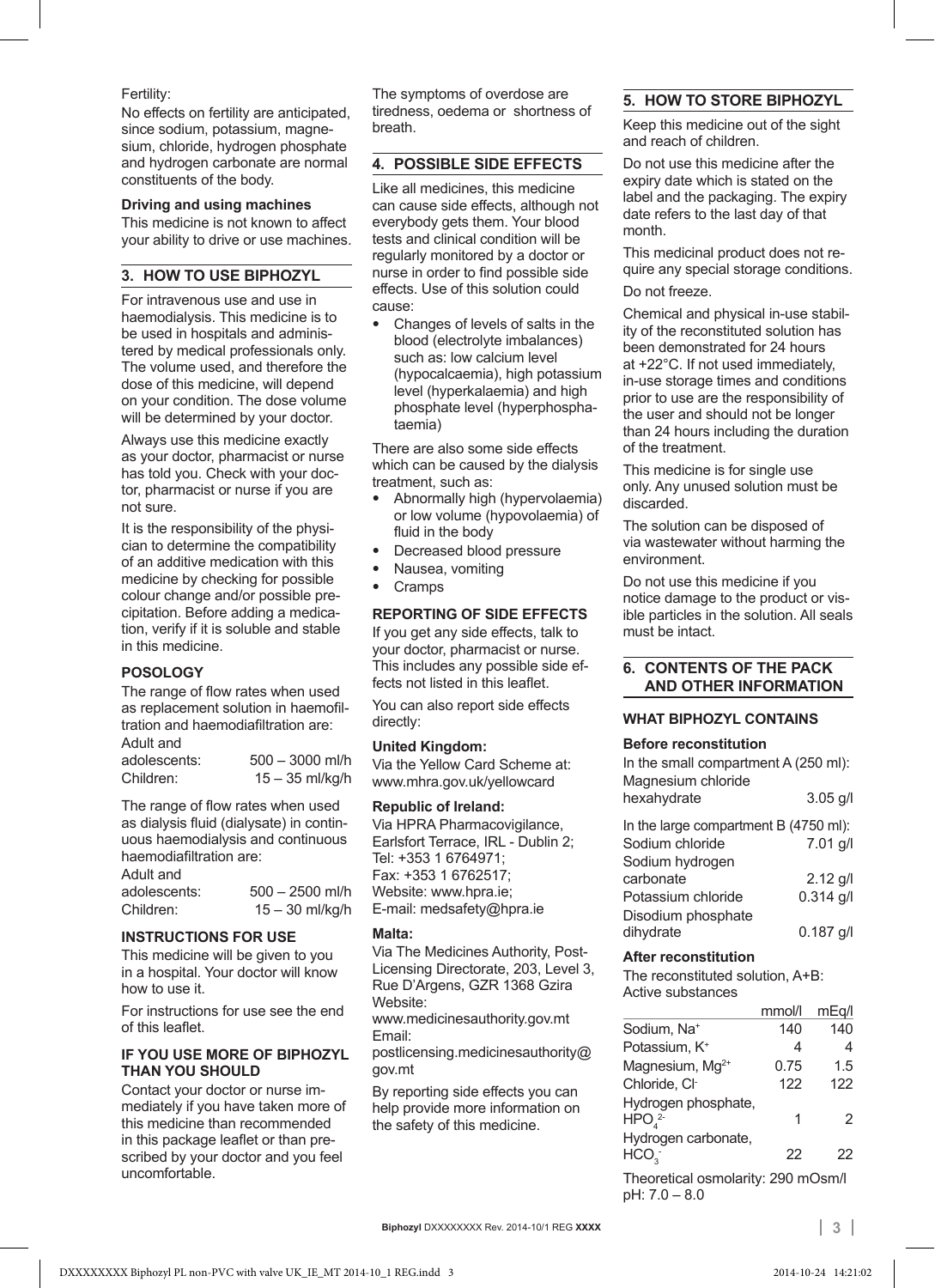#### **The other ingredients are:**

- Dilute hydrochloric acid (for pH adjustment) E 507
- Water for injections
- Carbon dioxide (for pH adjustment) E 290

# **What Biphozyl looks like and contents of the pack**

This medicine is a solution for haemodialysis / haemofiltration and is packed in a two-compartment bag of a multilayer film containing polyolefins and elastomers. The final solution is obtained after opening the peel seal and mixing the solutions in the small and large compartments. The solution is clear and colourless. Each bag contains 5000 ml solution and the bag is overwrapped with a transparent film. Each box contains two bags and one package leaflet.

# **Marketing Authorisation HOLDER**

Gambro Lundia AB Magistratsvägen 16 226 43 Lund Sweden

## **Manufacturer**

Gambro Dasco S.p.A. Via Stelvio, 94 23035 Sondalo (SO) Italy

For further information about this medicine, please contact the local representative of the Marketing Authorisation Holder:

# **Local representative**

#### **Malta:**

Associated Equipment Ltd Lourdes Square Rihan Avenue San Gwann SGN2100 Malta

# **UK & Ireland:**

Gambro Lundia AB Lundia House 3 The Forum Minerva Business Park Peterborough, PE2 6FT United Kingdom

This medicinal product is authorised in the Member States of the EEA under the following names: Biphozyl. This leaflet was last revised in <{10/2014}>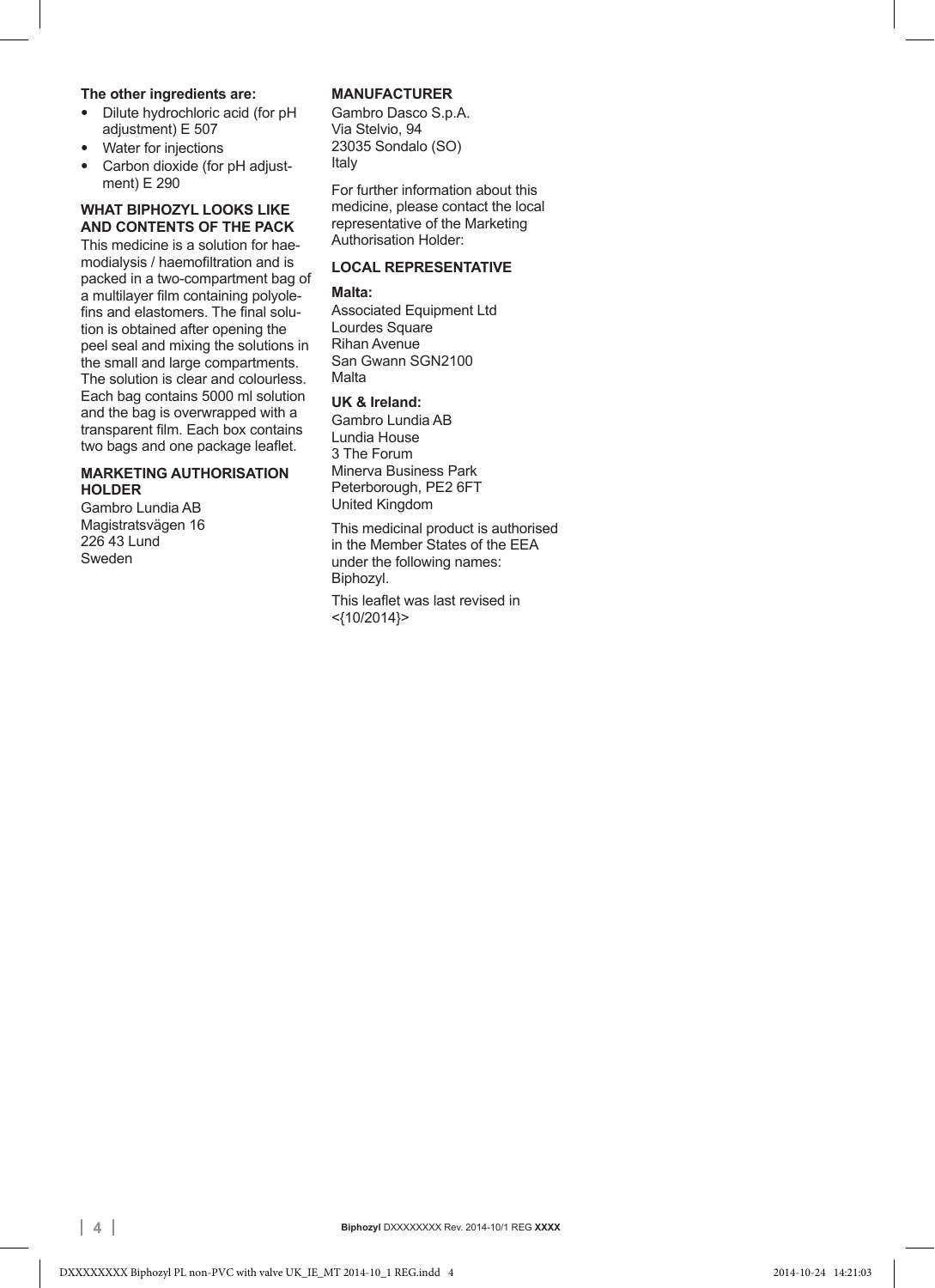# **The following information is intended for healthcare professionals only**

# **Posology**

 $\chi$ 

The volume of Biphozyl to be used will depend on the clinical condition of the patient, target electrolyte and fluid balance, buffer need and other solutions that may be needed concomitantly.

The dose is therefore at the discretion and prescription of the responsible physician.

The range of flow rates when used as replacement solution in haemofiltration and haemodiafiltration are: Adult and

| adolescents: | $500 - 3000$ ml/h |
|--------------|-------------------|
| Children:    | 15 – 35 ml/kg/h   |

The range of flow rates when used as dialysis fluid (dialysate) in continuous haemodialysis and continuous haemodiafiltration are: Adult and

| Auun anu     |                   |
|--------------|-------------------|
| adolescents: | $500 - 2500$ ml/h |
| Children:    | $15 - 30$ ml/kg/h |

Commonly used flow rates in adults are approximately 2000 ml/h which correspond to a daily replacement fluid volume of approximately 20-25 ml/kg/h.

Paediatric population Children < 16 years of age: Evidence from clinical studies and experience suggests that use in the paediatric population is not associated with differences in safety or effectiveness.

#### Older people

 $\chi$ 

Adults > 65 years of age: Evidence from clinical studies and experience suggests that use in the elderly population is not associated with differences in safety or effectiveness.

# **Overdose**

# **Symptoms of overdose**

Overdose of Biphozyl can lead to severe clinical condition, such as congestive heart failure, electrolyte or acid-base disturbances.

# **Treatment of overdose**

# **Hypervolaemia**

Overdose resulting in fluid overload with pulmonary oedema and other signs of congestive heart failure can occur in patients with acute or chronic renal failure. Continuation of treatment with haemodialysis, haemofiltration or haemodiafiltration can be used to increase the volume of fluid removal by means of ultrafiltration, to restore normal fluid balance and thus correct the overdose. Thus in cases of hypervolaemia, the net ultrafiltration rate prescribed for the CRRT device can be increased and/ or the rate of administration of solutions other than replacement fluid and/or dialysate can be reduced.

#### **Hypovolaemia**

In cases of severe hypovolaemia during haemofiltration or haemodiafiltration, the net ultrafiltration rate prescribed for the CRRT device can be reduced and/or the rate of administration of solutions other than replacement fluid and/or dialysate can be increased.

#### **Preparation and/or handling**

Remove the overwrap from the bag immediately before use. Aseptic technique should be used throughout administration to the patient. The solution should be used immediately after opening to avoid microbiological contamination.

- **I** Open the seal by holding the small compartment with both hands and squeezing it until an opening is created in the peel seal between the two compartments. (See figure I below.)
- Push with both hands on the large compartment until the peel seal between the two compartments is entirely open. (See figure II below.)
- **III** Secure complete mixing of the solution by shaking the bag gently. The solution is now ready for use, and can be hung on the equipment. (See figure III below.)
- **IV** The dialysis or replacement line may be connected to either of the two access ports.
- **IV.a** If the luer connector is used, remove the cap with a twist and pull motion, and connect the male luer lock on the dialysis or replacement line to the female luer connector on the bag using a push and twist motion. Ensure that the connection is fully seated and tighten. The connector is now open. Verify that the fluid is flowing freely. (See figure IV.a below.) When the dialysis or replacement line is disconnected from the luer connector, the connector will close and the flow of the solution will stop. The luer port is a needle-less and swabbable port.
- **IV.b** If the injection connector (or spike connector) is used, first remove the snap-off cap. Introduce the spike through the rubber septum. Verify that the fluid is flowing freely. (See figure IV.b below.)



# **UK IE MT**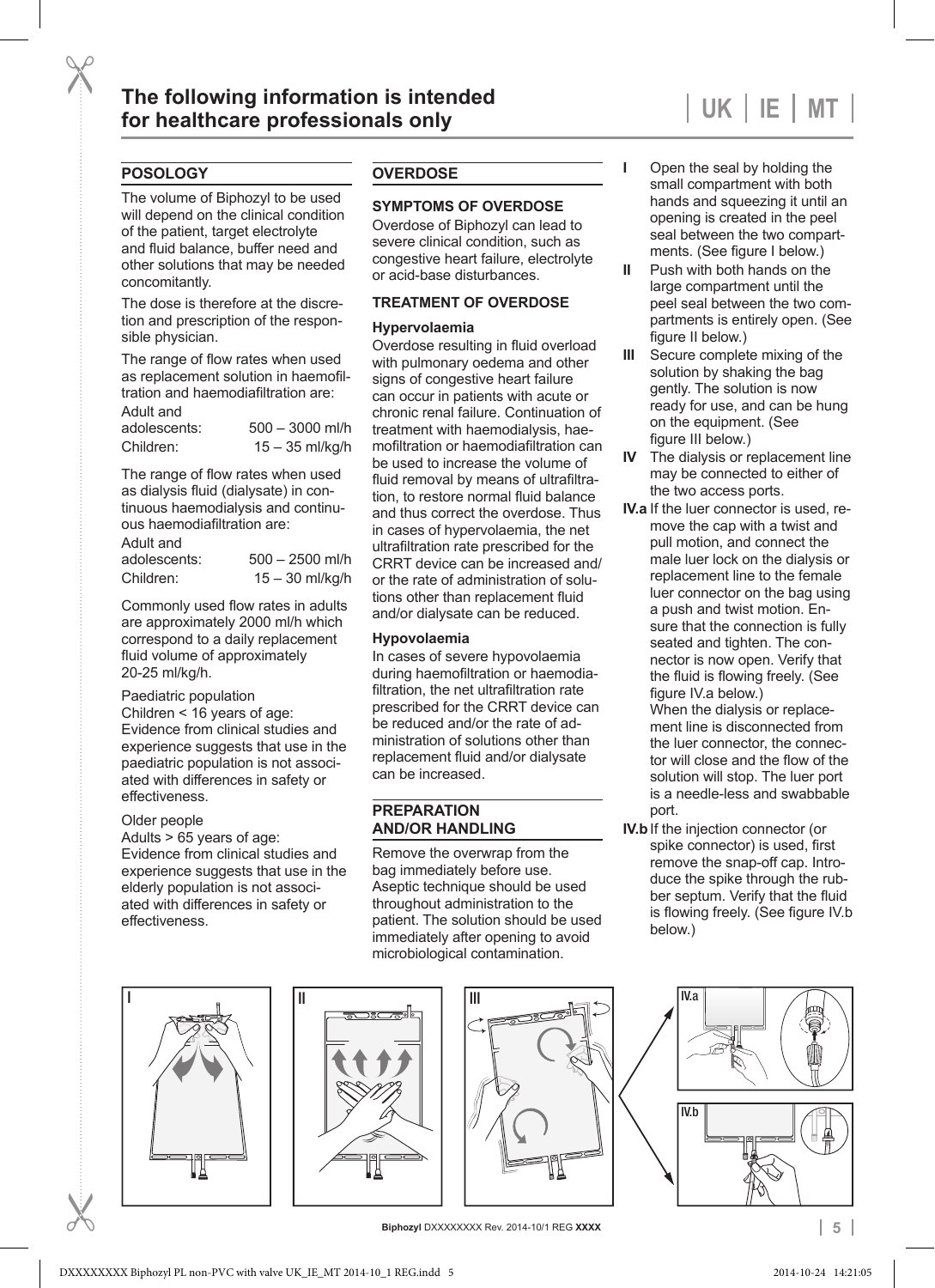**THIS PAGE IS INTENTIONALLY LEFT BLANK**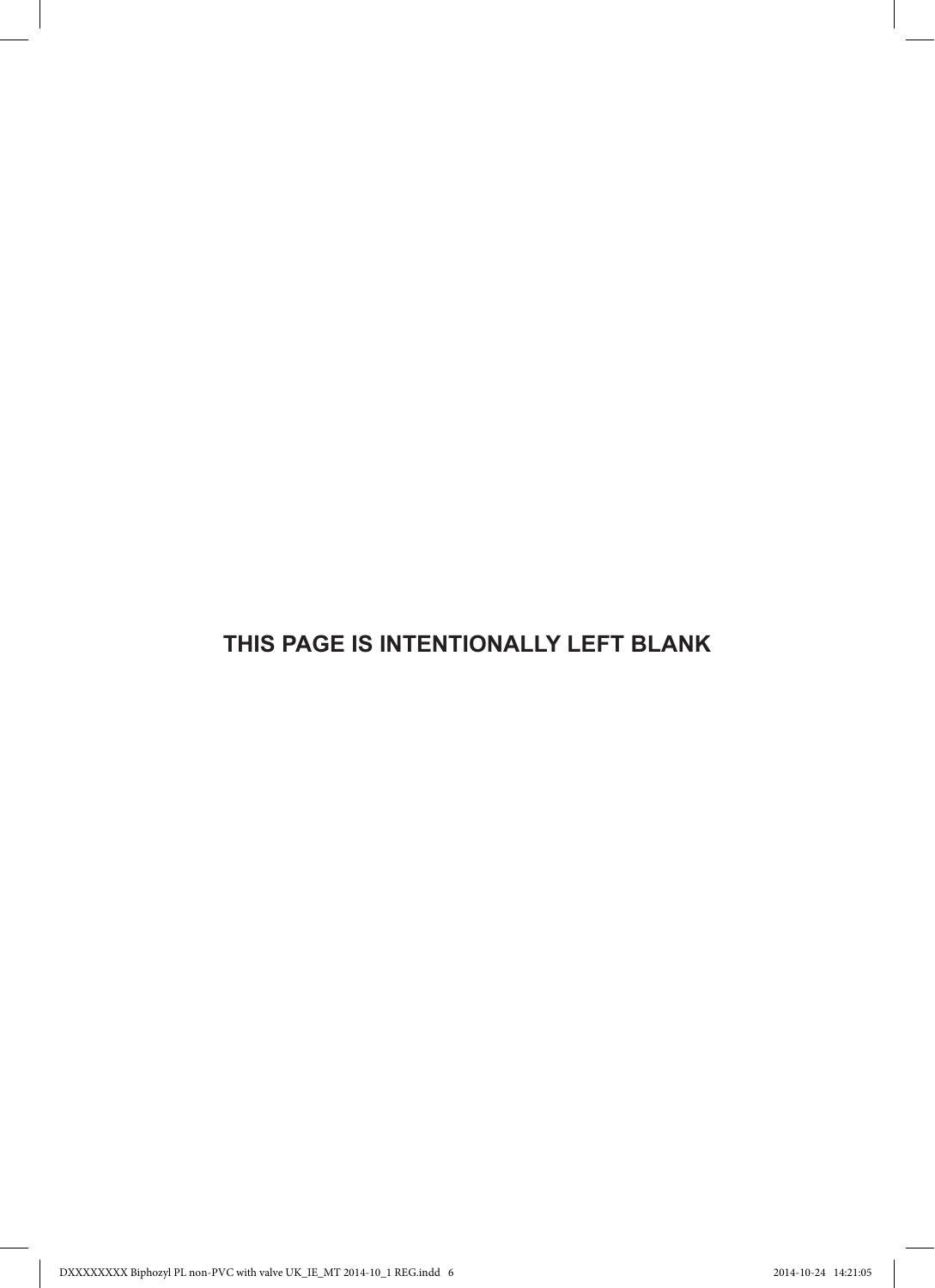**THIS PAGE IS INTENTIONALLY LEFT BLANK**